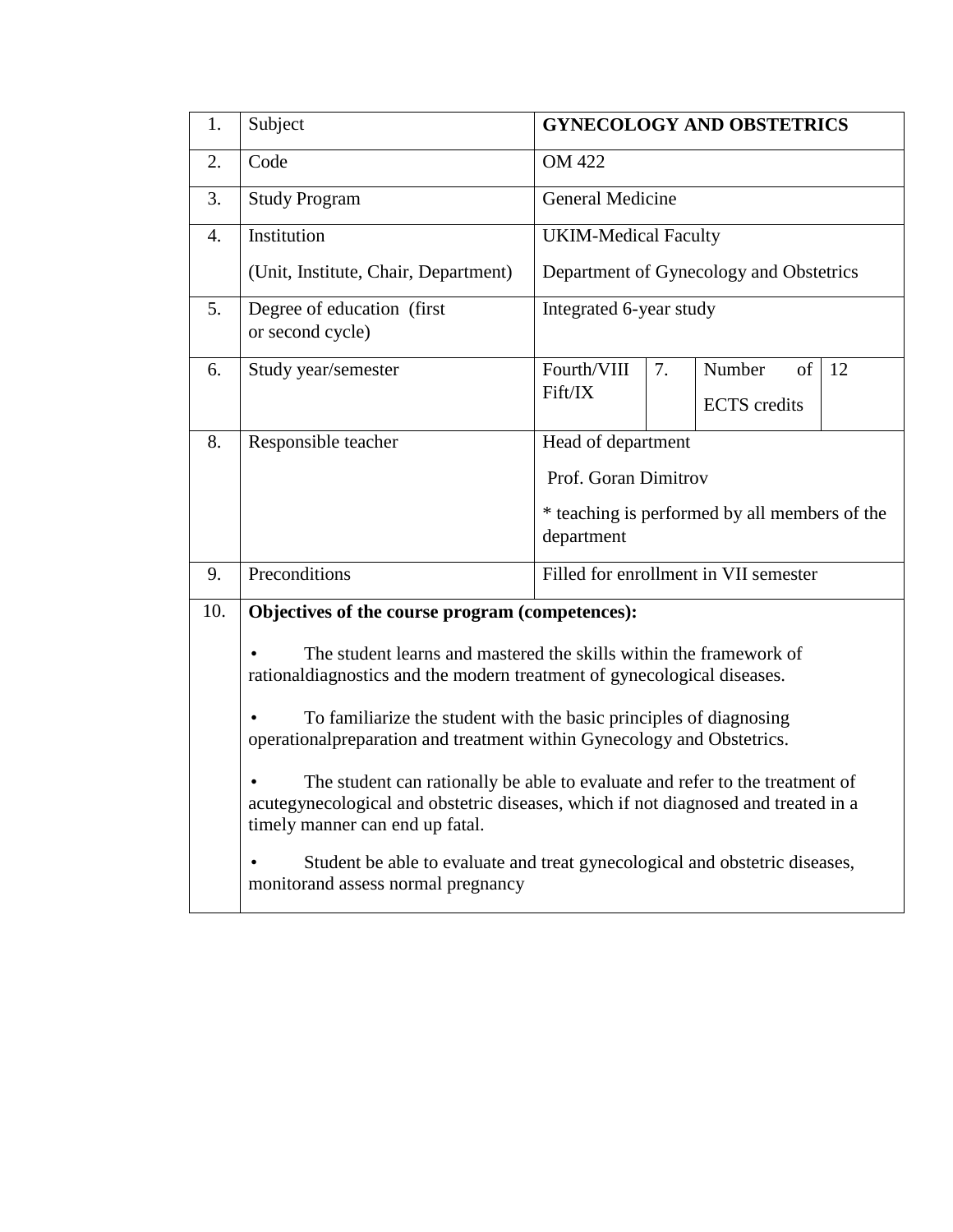| 11. | <b>Course content:</b>               |                                                   |  |  |  |  |  |  |  |  |
|-----|--------------------------------------|---------------------------------------------------|--|--|--|--|--|--|--|--|
|     |                                      | <b>Theoretical instruction:</b>                   |  |  |  |  |  |  |  |  |
|     |                                      |                                                   |  |  |  |  |  |  |  |  |
|     |                                      | <b>A. Gynecology Contents:</b>                    |  |  |  |  |  |  |  |  |
|     |                                      | Introduction to gynecology and ethical principles |  |  |  |  |  |  |  |  |
|     |                                      | Examination and objective finding in gynecology   |  |  |  |  |  |  |  |  |
|     |                                      | Gynecological neuroendocrinology                  |  |  |  |  |  |  |  |  |
|     |                                      | Pelvic anatomy                                    |  |  |  |  |  |  |  |  |
|     |                                      | Embryology with histology                         |  |  |  |  |  |  |  |  |
|     |                                      | Basics in surgical endocrinology                  |  |  |  |  |  |  |  |  |
|     |                                      | Growth, development and sexual maturation         |  |  |  |  |  |  |  |  |
|     | Disorders of puberty and adolescence |                                                   |  |  |  |  |  |  |  |  |
|     |                                      | Menstrual cycle and its disorders                 |  |  |  |  |  |  |  |  |
|     |                                      | Sexually transmitted diseases                     |  |  |  |  |  |  |  |  |
|     |                                      | Inflammation of the genital organs                |  |  |  |  |  |  |  |  |
|     |                                      | Emergency and critical conditions in gynecology   |  |  |  |  |  |  |  |  |
|     |                                      | Reproductive endocrinology and male infertility   |  |  |  |  |  |  |  |  |
|     |                                      | Tubal factor infertility and endometriosis        |  |  |  |  |  |  |  |  |
|     |                                      | Assisted reproduction                             |  |  |  |  |  |  |  |  |
|     |                                      | Pelvic prolapse                                   |  |  |  |  |  |  |  |  |
|     |                                      | Urinary incontinence                              |  |  |  |  |  |  |  |  |
|     |                                      | Genital fistulae                                  |  |  |  |  |  |  |  |  |
|     |                                      | Diagnostic methods in gynecology                  |  |  |  |  |  |  |  |  |
|     |                                      | Perimenopausal HRT                                |  |  |  |  |  |  |  |  |
|     |                                      | Contraception and paling of the family            |  |  |  |  |  |  |  |  |
|     |                                      | Benign tumors of the vulva, vagina and cervix     |  |  |  |  |  |  |  |  |
|     |                                      |                                                   |  |  |  |  |  |  |  |  |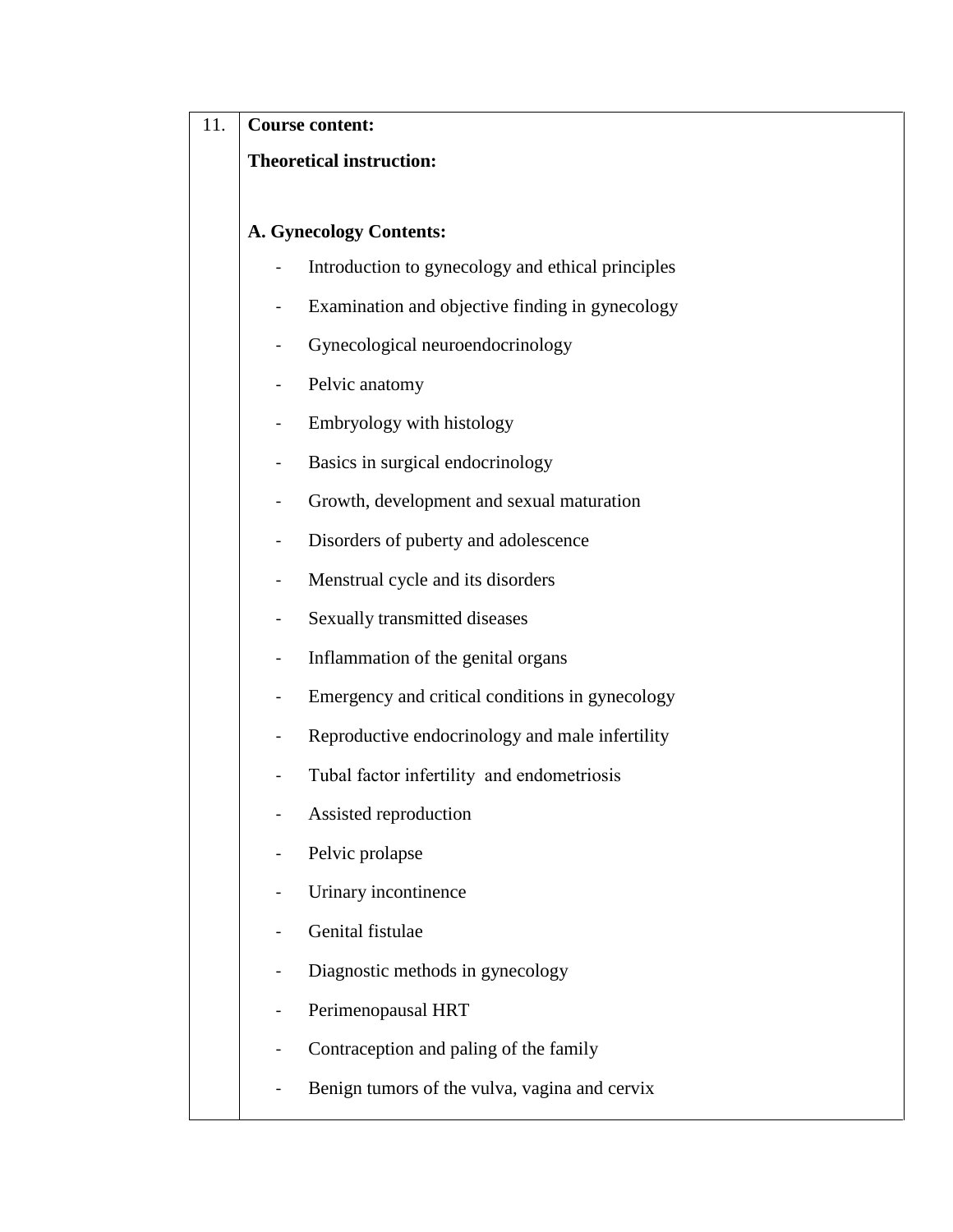- Benign tumors on the body of the uterus
- Benign tumors of adnexa
- Malignant tumors on the vulva, vagina and cervix
- Malignant tumors on the body of the uterus
- Malignant tumors of adnexa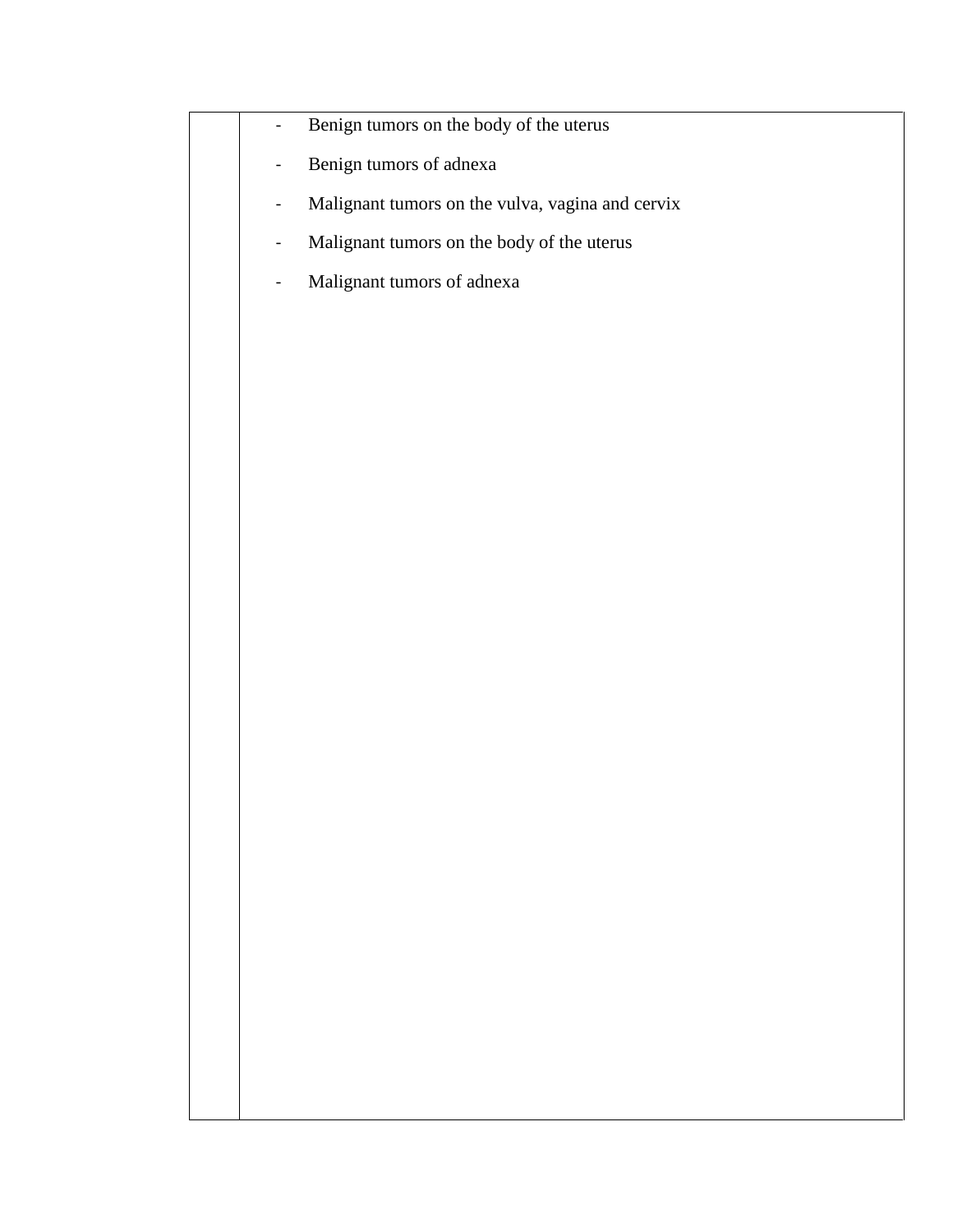|                              | Early diagnosis and prevention of cervical cancer and colposcopy - |
|------------------------------|--------------------------------------------------------------------|
|                              | Benign and malignant tumors of the breast                          |
|                              |                                                                    |
|                              | <b>B. Content by Obstetrics:</b>                                   |
|                              | Conception. Morphological development of the placenta.             |
|                              | Fetus and placental membranes.                                     |
|                              | The construction and function of the placenta.                     |
|                              | Placental hormones.                                                |
| $\blacksquare$               | Placenta previa                                                    |
| $\overline{\phantom{a}}$     | Abrubtio placente                                                  |
| $\qquad \qquad \blacksquare$ | The use of drugs in pregnancy -<br>Urgent conditions in pregnancy  |
|                              | Graviditas E.U.                                                    |
|                              | Bleeding in the first and second half of pregnancy                 |
|                              | Breech delivery                                                    |
|                              | Abnormalities on the placenta.                                     |
|                              | Embryopathy and fetopathy.                                         |
|                              | Prenatal diagnostics.                                              |
|                              | Genetic counseling.                                                |
|                              | Normal and abnormal pelvis                                         |
|                              | Multiple pregnancy                                                 |
|                              | Infections in pregnancy                                            |
|                              | PPO, ALSy                                                          |
|                              | <b>IUGR</b>                                                        |
|                              | Rh incompatibility and Rh sensibilization                          |
|                              | Diagnostic and therapeutic interventions in pregnancy              |
|                              |                                                                    |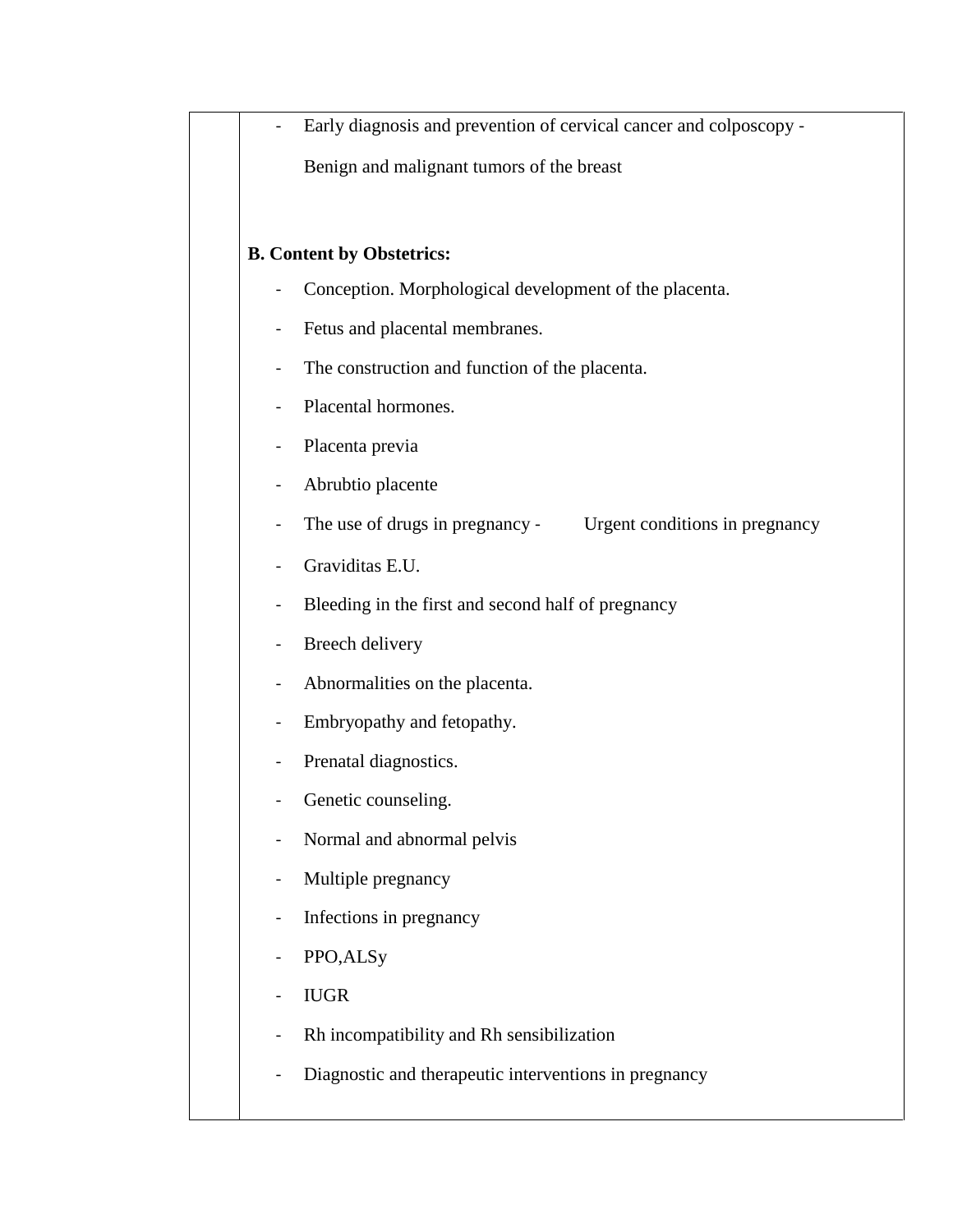## - Gestosis

- Fetus as an object
- Normal labor. Normal deliveries.
- Fetal distress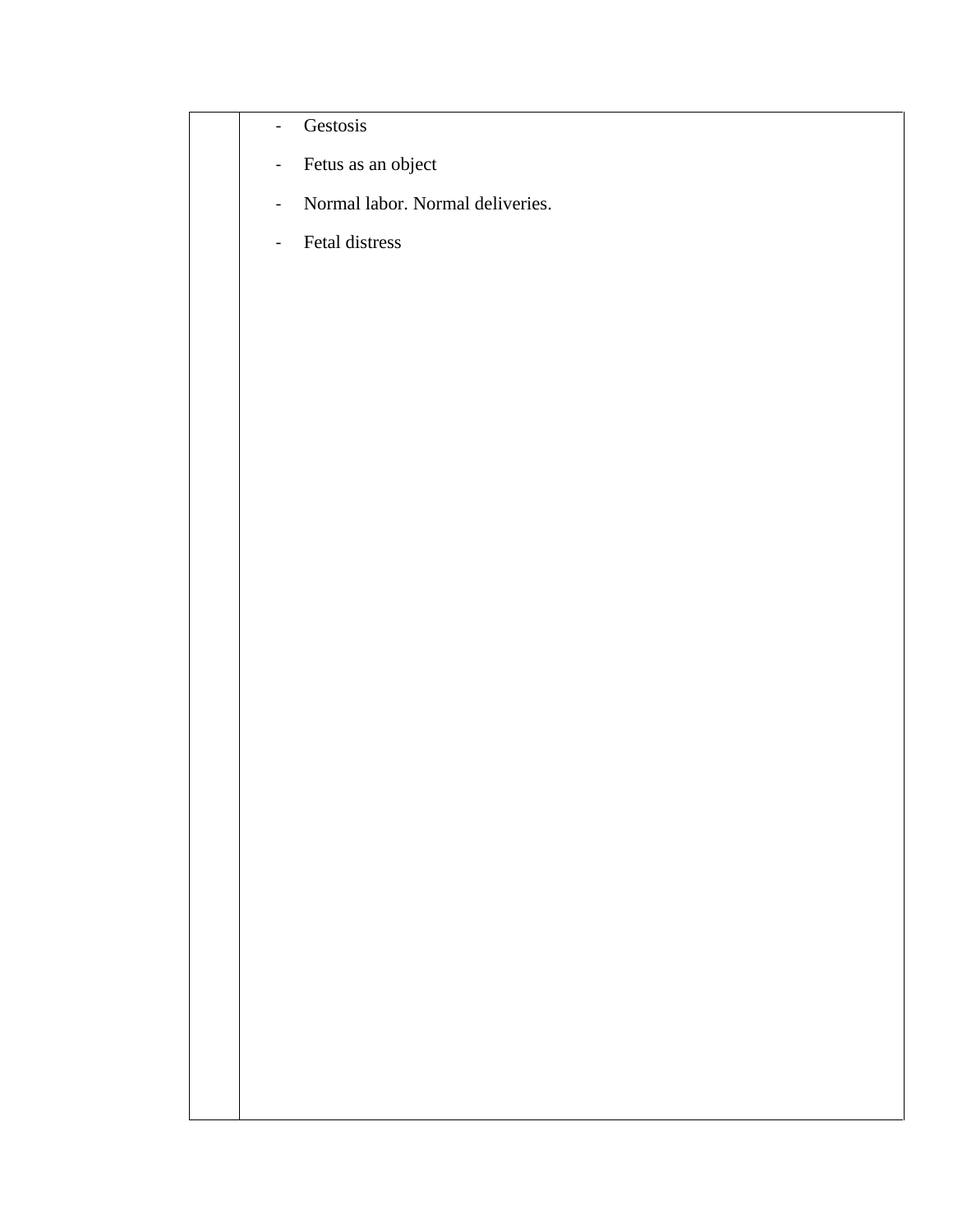|                                                                                                       | Preterm delivery.                                                                                         |
|-------------------------------------------------------------------------------------------------------|-----------------------------------------------------------------------------------------------------------|
|                                                                                                       | Prolonged pregnancy -<br>Diabetes in pregnancy                                                            |
|                                                                                                       | Dystocia.                                                                                                 |
|                                                                                                       | Induction of labor                                                                                        |
|                                                                                                       |                                                                                                           |
|                                                                                                       | Mall rotations and mall presentations                                                                     |
|                                                                                                       | Completion of delivery with a vaginal intervention                                                        |
| $\blacksquare$                                                                                        | Completion of delivery with S.C.                                                                          |
| $\blacksquare$                                                                                        | Anesthesia and analgesia in obstetrics                                                                    |
|                                                                                                       | Ultra sound in pregnancy                                                                                  |
|                                                                                                       | Diseases of the trophoblast                                                                               |
|                                                                                                       | Puerperium                                                                                                |
| $\hskip1.6pt\hskip1.6pt\hskip1.6pt\hskip1.6pt\hskip1.6pt\hskip1.6pt\hskip1.6pt\hskip1.6pt\hskip1.6pt$ | Pre-term and postpartum bleeding                                                                          |
|                                                                                                       |                                                                                                           |
| $\blacksquare$                                                                                        | Internist and surgical diseases in pregnancy                                                              |
|                                                                                                       | Ethical and legal aspects in perinatology                                                                 |
|                                                                                                       |                                                                                                           |
|                                                                                                       |                                                                                                           |
|                                                                                                       | <b>Practical classes:</b>                                                                                 |
|                                                                                                       |                                                                                                           |
|                                                                                                       | A. Gynecology                                                                                             |
|                                                                                                       |                                                                                                           |
|                                                                                                       | gynecological history<br>gynecological examination                                                        |
|                                                                                                       | cytological investigations                                                                                |
|                                                                                                       | taking swabs                                                                                              |
|                                                                                                       | Rtg diagnostics in gynecology                                                                             |
|                                                                                                       | laparoscopic diagnostics in gynecology                                                                    |
|                                                                                                       | biochemical investigations in gynecology                                                                  |
|                                                                                                       | <b>RCUI</b> and CEF                                                                                       |
|                                                                                                       | Ultrasound diagnostics                                                                                    |
|                                                                                                       | Acute conditions of gynecological origin: acute pain and acute bleeding<br>Painful syndrome in gynecology |
|                                                                                                       | Forensic research in gynecology                                                                           |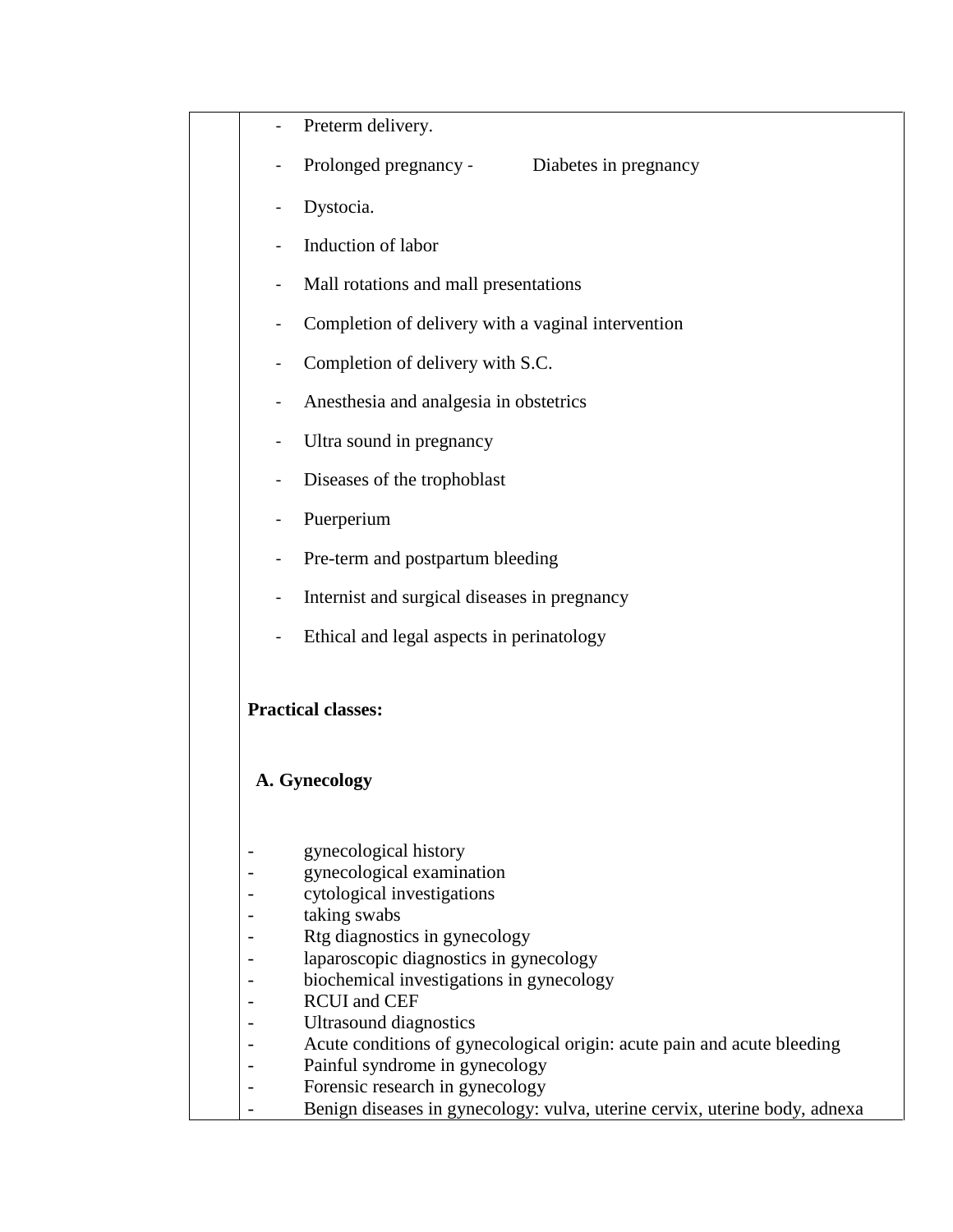- Malignant diseases in gynecology: vulva, uterine cervix, uterine body, adnexa - Treatment of an urogenital patient

- Operative cuts, suture, suture material and instruments in gynecological surgery

## **B OBSTETRICS :**

- obstetric history
- obstetric examination
- clinical treatment of the pregnant woman
- laboratory and radiographic diagnostics in gravidity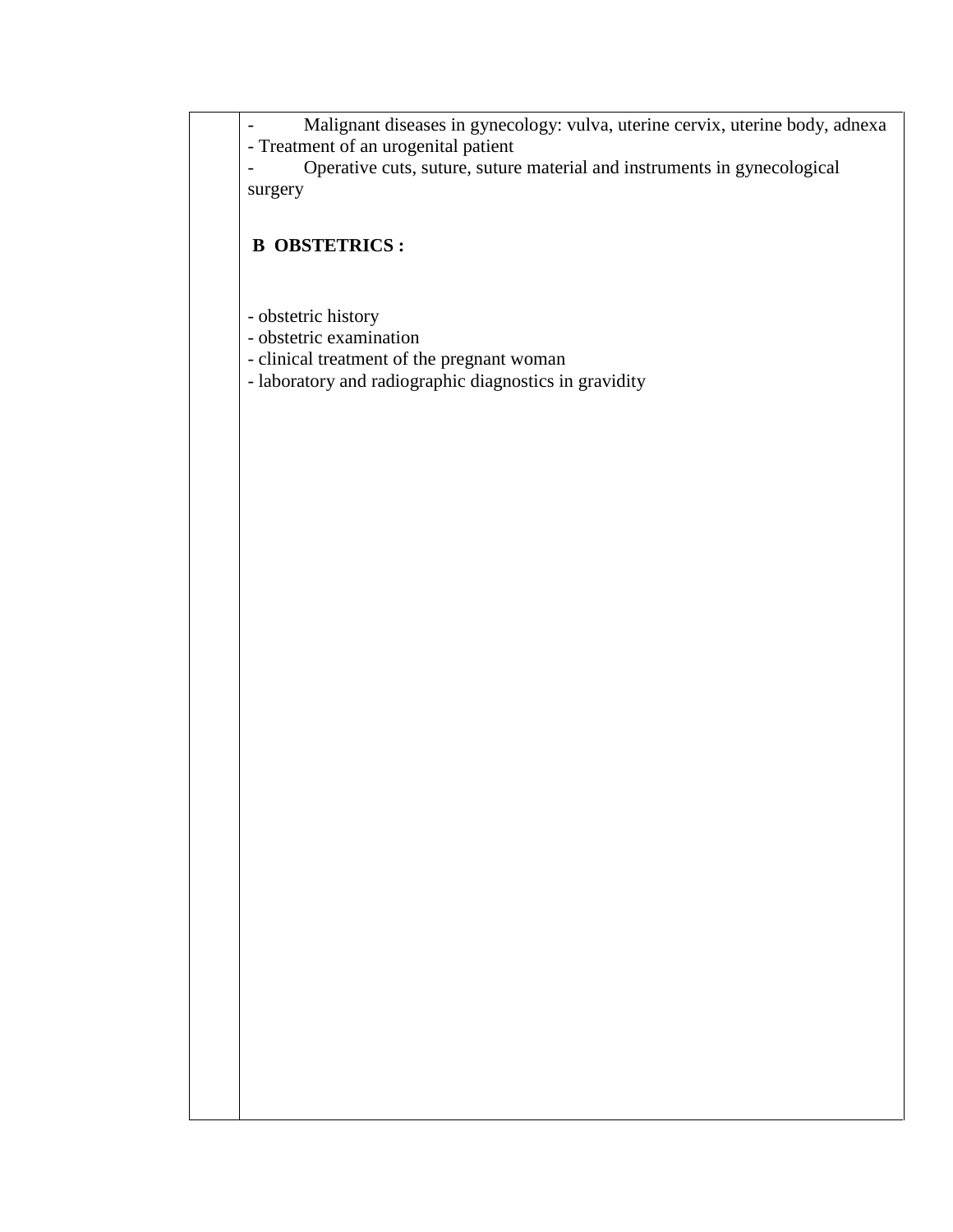|     | keeping a normal birth<br>leading to birth in the pelvic presentation of the fetus<br>Abortion techniques in obstetric practice RCUI<br>childbearing of maternity pathways, epizoototomy and suture<br>obstetric surgery: external bone, Perforatio capitis, forceps - surgery to<br>complete the birth in the pelvic fetus |                             |      |                                                   |                                                |                                                      |           |  |  |
|-----|-----------------------------------------------------------------------------------------------------------------------------------------------------------------------------------------------------------------------------------------------------------------------------------------------------------------------------|-----------------------------|------|---------------------------------------------------|------------------------------------------------|------------------------------------------------------|-----------|--|--|
| 12. | <b>Learning methods:</b> Interactive lectures, exercises / seminars                                                                                                                                                                                                                                                         |                             |      |                                                   |                                                |                                                      |           |  |  |
| 13. |                                                                                                                                                                                                                                                                                                                             | Total available time:       |      |                                                   | 360 classes                                    |                                                      |           |  |  |
| 14. |                                                                                                                                                                                                                                                                                                                             | Organization of the course  |      |                                                   |                                                |                                                      |           |  |  |
| 15. | 15.1<br>Forms of teaching<br>activities                                                                                                                                                                                                                                                                                     |                             |      |                                                   | Theoretical course                             | $Gyneology - 54 classes$<br>Obstetrics $-56$ classes |           |  |  |
|     | 15.2                                                                                                                                                                                                                                                                                                                        |                             |      | Practical                                         | course,<br>seminars, team work                 | Gynecology - 45 classes<br>Obstetrics $-40$ classes  |           |  |  |
| 16. |                                                                                                                                                                                                                                                                                                                             | Other forms of activities   | 16.1 | Practice                                          |                                                | classes                                              |           |  |  |
|     |                                                                                                                                                                                                                                                                                                                             |                             | 16.2 | Individual tasks                                  |                                                | classes                                              |           |  |  |
|     |                                                                                                                                                                                                                                                                                                                             |                             | 16.3 | Individual<br>(home)                              |                                                | 165 classes                                          |           |  |  |
|     |                                                                                                                                                                                                                                                                                                                             |                             |      | learning                                          |                                                |                                                      |           |  |  |
| 17. |                                                                                                                                                                                                                                                                                                                             | Method of assessment бодови |      |                                                   |                                                |                                                      |           |  |  |
|     | 17.1                                                                                                                                                                                                                                                                                                                        | Oral examination            |      |                                                   |                                                |                                                      | Min-Max.  |  |  |
|     |                                                                                                                                                                                                                                                                                                                             |                             |      | Continual assessment - points<br>$18 - 30$        |                                                |                                                      |           |  |  |
|     |                                                                                                                                                                                                                                                                                                                             |                             |      | * Continual assessment of knowledge (colloquium): |                                                |                                                      |           |  |  |
|     |                                                                                                                                                                                                                                                                                                                             |                             |      | 4 written                                         |                                                |                                                      |           |  |  |
|     |                                                                                                                                                                                                                                                                                                                             |                             |      | gynecology                                        | 1 and 2 colloquium - questions in the field of |                                                      |           |  |  |
|     | 3 and 4 colloquium - issues in the field of obstetric                                                                                                                                                                                                                                                                       |                             |      |                                                   |                                                |                                                      |           |  |  |
|     |                                                                                                                                                                                                                                                                                                                             | Final exam                  |      |                                                   |                                                |                                                      | M1n-Max.  |  |  |
|     |                                                                                                                                                                                                                                                                                                                             |                             |      |                                                   | Oral examination                               | points                                               | $27 - 45$ |  |  |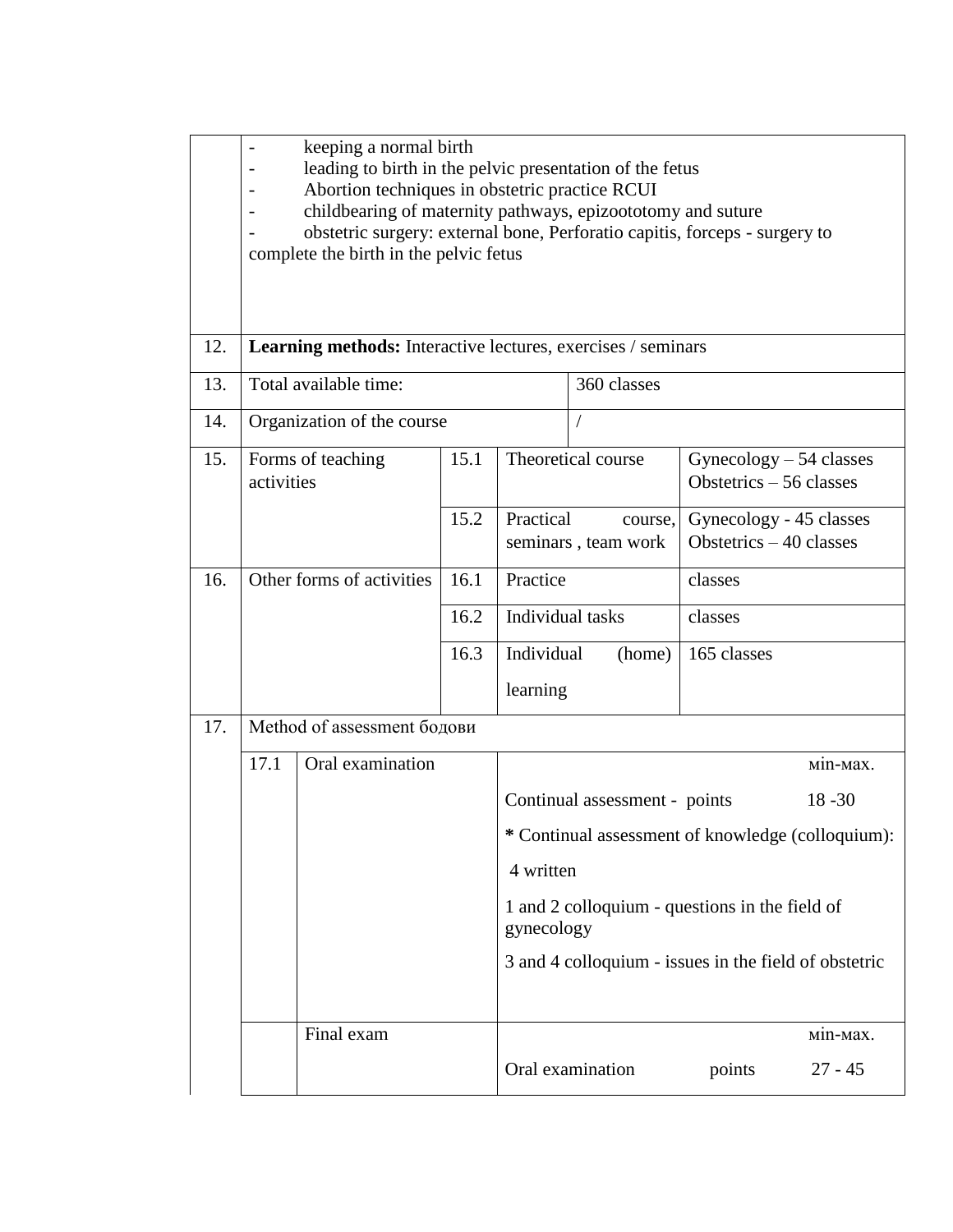|     |          |                                                         |                          | Practical examination                                                                                                                                                                                                                                                                                                     |               | points | $6 - 10$  |
|-----|----------|---------------------------------------------------------|--------------------------|---------------------------------------------------------------------------------------------------------------------------------------------------------------------------------------------------------------------------------------------------------------------------------------------------------------------------|---------------|--------|-----------|
|     | 17.2     | Seminar paper/project<br>(oral/written<br>presentation) |                          | $\bigg)$                                                                                                                                                                                                                                                                                                                  |               |        |           |
|     | 17.3     | Active participation                                    |                          |                                                                                                                                                                                                                                                                                                                           |               |        | міп-мах.  |
|     |          |                                                         |                          | Theoretical course                                                                                                                                                                                                                                                                                                        |               | points | $1 - 3$   |
|     |          |                                                         |                          | Practical course                                                                                                                                                                                                                                                                                                          |               | points | $11 - 14$ |
|     |          |                                                         |                          |                                                                                                                                                                                                                                                                                                                           |               |        |           |
| 18. |          | Grading criteria (points                                |                          | up to 59 points                                                                                                                                                                                                                                                                                                           | $5$ (five) F  |        |           |
|     | / grade) |                                                         | from $60$ to $68$ points |                                                                                                                                                                                                                                                                                                                           | $6$ (six) E   |        |           |
|     |          |                                                         | from 69 to 76 points     |                                                                                                                                                                                                                                                                                                                           | $7$ (seven) D |        |           |
|     |          |                                                         | from 77 to 84 points     |                                                                                                                                                                                                                                                                                                                           | $8$ (eight) C |        |           |
|     |          |                                                         | from $85$ to $92$ points |                                                                                                                                                                                                                                                                                                                           | $9$ (nine) B  |        |           |
|     |          |                                                         |                          | from 93 to 100 points                                                                                                                                                                                                                                                                                                     | $10$ (ten) A  |        |           |
| 19. |          | Requirement for signature                               |                          | <b>Conditional criteria for assessment of knowledge:</b>                                                                                                                                                                                                                                                                  |               |        |           |
|     |          | and taking the final exam                               |                          | Conditional criteria:                                                                                                                                                                                                                                                                                                     |               |        |           |
|     |          |                                                         |                          | In order to obtain a signature, a student is required to<br>attend the theoretical and practical classes and to score<br>minimum points.                                                                                                                                                                                  |               |        |           |
|     |          |                                                         |                          | In order to enter the final exam, the student should pass<br>the anticipated continual assessments or to earn a<br>minimum of 30% of the total number of points envisaged<br>for continual assessments, and in the exam session he<br>first takes the undue continual assessments, and then<br>approaches the final exam. |               |        |           |
|     |          |                                                         |                          | The grade for the course is formed according to the rating<br>table, based on the sum of the points from all the                                                                                                                                                                                                          |               |        |           |

|     |                         |            | activities, the continual assessments and the final exam |
|-----|-------------------------|------------|----------------------------------------------------------|
| 20. | Language of instruction | Macedonian |                                                          |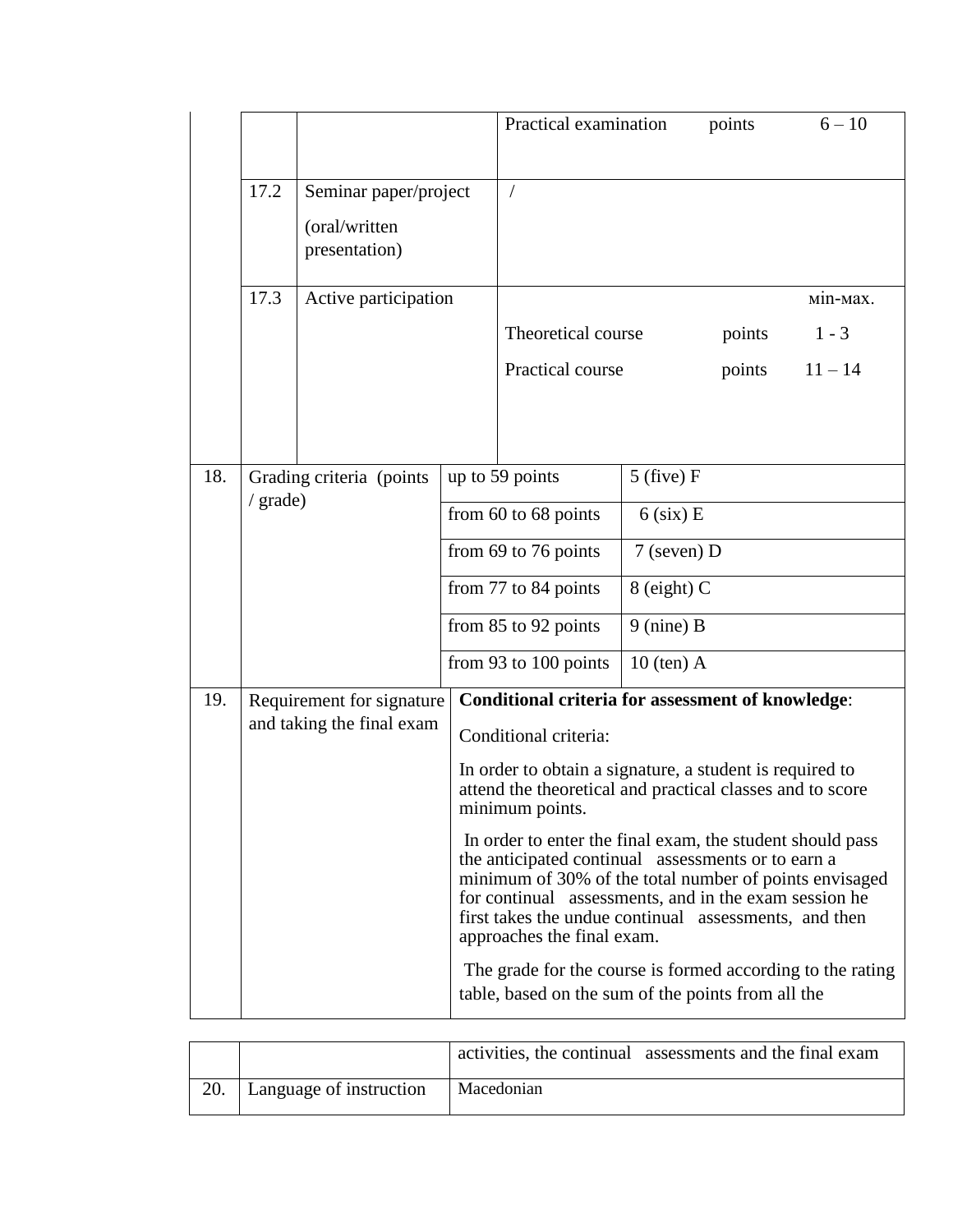| 21. | process          |                | Method of monitoring<br>the quality of teaching | Student anonymous evaluation of the subject and the<br>teachers and collaborators participating in the teaching |                                                             |                                                                                                  |      |  |
|-----|------------------|----------------|-------------------------------------------------|-----------------------------------------------------------------------------------------------------------------|-------------------------------------------------------------|--------------------------------------------------------------------------------------------------|------|--|
| 22. | <b>Textbooks</b> |                |                                                 |                                                                                                                 |                                                             |                                                                                                  |      |  |
|     |                  |                |                                                 |                                                                                                                 |                                                             |                                                                                                  |      |  |
|     |                  |                | Author                                          |                                                                                                                 | Title                                                       | Publisher                                                                                        | Year |  |
|     |                  | $\mathbf{1}$   | Stephen G.<br>Jennifer R.                       | Gab,                                                                                                            | <b>Obstetrics: Normal</b><br>and problematic<br>pregnancies | Tabernacul,<br>Skopje                                                                            | 2011 |  |
|     |                  |                | Nibil, Joe Lee<br>Simpson                       |                                                                                                                 |                                                             | (translation with a<br>of<br>project<br>the<br>Government<br>of<br>the Republic of<br>Macedonia) |      |  |
|     |                  | $\overline{2}$ | Jonathan S.                                     |                                                                                                                 | Gynecology                                                  | Tabernacul,                                                                                      | 2011 |  |
|     | 22.1             |                | <b>Berek</b>                                    |                                                                                                                 | Berek And Novac                                             | Skopje                                                                                           |      |  |
|     |                  |                |                                                 |                                                                                                                 |                                                             | (translation with a<br>project<br>of<br>the<br>Government<br>of<br>the Republic of               |      |  |
|     |                  |                |                                                 |                                                                                                                 |                                                             | Macedonia)                                                                                       |      |  |
|     |                  | $\overline{3}$ | Willibald                                       |                                                                                                                 | Practical                                                   | Medical                                                                                          | 1977 |  |
|     |                  |                | Pschyrembel                                     |                                                                                                                 | Gynecology                                                  | Naclada Belgrade                                                                                 |      |  |
|     |                  |                |                                                 |                                                                                                                 |                                                             |                                                                                                  |      |  |
|     |                  |                |                                                 |                                                                                                                 |                                                             | Zagreb                                                                                           |      |  |
|     |                  | Additional     |                                                 |                                                                                                                 |                                                             |                                                                                                  |      |  |
|     |                  |                | Author                                          |                                                                                                                 | Title                                                       | Publisher                                                                                        | Year |  |
|     |                  | $\mathbf{1}$   | Barbara Hoffman,                                |                                                                                                                 | Article I.                                                  | McGraw Hill                                                                                      | 2012 |  |
|     | 22.2             |                | John Schorge,                                   |                                                                                                                 | Williams                                                    | Profesional                                                                                      |      |  |
|     |                  |                | Lisa Halvorson,                                 |                                                                                                                 | Gynecology                                                  |                                                                                                  |      |  |
|     |                  |                | Karen Bradshaw,                                 |                                                                                                                 | <b>Second Edition</b>                                       |                                                                                                  |      |  |
|     |                  |                | F.Cunningham                                    |                                                                                                                 |                                                             |                                                                                                  |      |  |